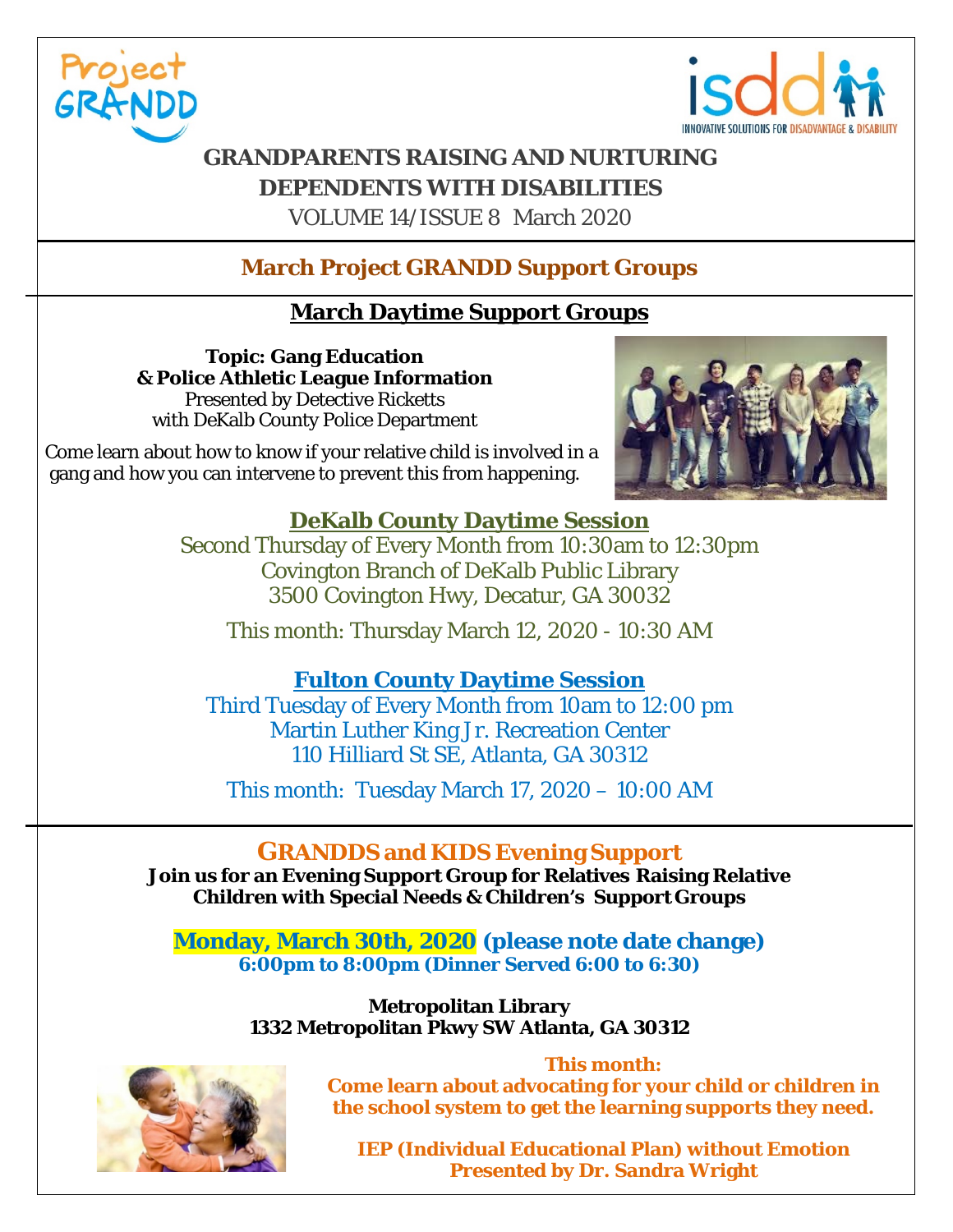# **NEW DEKALB EVENING SUPPORT GROUP**

We had a great turnout for our first DeKalb Evening Support Group in February.Interested in being there next time? Join us for fun, educational speakers, sharing & food. All ages invited. Grandparents and relatives raising kin will meet to share support with each other. Children and teens will have separate support groups. Childcare provided for children 7 & under. **RSVP required!** Please RSVP to Ashlyn at 470-310-3458 or rsvp@isdd-home.org **by March 16th**

#### **Location:**

New Life Community Center, Building 1 3592 Flat Shoals Road Decatur, Georgia 30034

### 3rd Wednesday each month from 6-8pm **Next Group is March 18th, 2020**

**Topic:** Gang Education & Police Athletic League Information Presented by Detective Ricketts with DeKalb County Police Department

 Come learn about how to know if your relative child is involved in a gang and how you can intervene to prevent this from happening.

## **Have a Question? Need Help? Contact Us**

ISDD OFFICE 4282 Memorial Drive Ste. B Decatur, GA 30032 404-600-3332

Rainie Jueschke, Executive Director [rainiej@isdd-home.org](mailto:rainiej@isdd-home.org) 404-551-5258

Laura Wells, Program Director [lauraw@isdd-home.org](mailto:lauraw@isdd-home.org) 470-310-3452

Sherri Feliccia, Case Manager [sherrif@isdd-home.org](mailto:sherrif@isdd-home.org) 470-310-3459

Cindy Stroud, Case Manager [cindys@isdd-home.org](mailto:cindys@isdd-home.org) 470-798-3025

Ashlyn Dell, Program Assistant [ashlynd@isdd-home.org](mailto:ashlynd@isdd-home.org) 470-310-3458

From a DPH News Release 02/26/20:

The Georgia Department of Public Health (DPH) is working closely with the CDC, and state partners to prepare for a potential outbreak of COVID-19 (Coronavirus) in the U.S., including Georgia. The goal is to quickly identify cases of COVID-19 and take appropriate public health action to reduce its spread and protect the general public. **It is important to note that at this time, the overall risk of COVID-19 to the public remains low.**

The same measures that are urged to prevent the spread of any respiratory virus are increasingly important for all Georgians:

- Wash your hands often with soap and water for at least 20 seconds. If soap and water are not available, use an alcohol-based hand sanitizer.
- Avoid touching your eyes, nose and mouth with unwashed hands.
- Avoid close contact with people who are sick.
- Stay home when you are sick.
- Cough or sneeze into your elbow or use a tissue to cover it, and then throw the tissue in the trash.
- Clean and disinfect frequently touched objects and surfaces.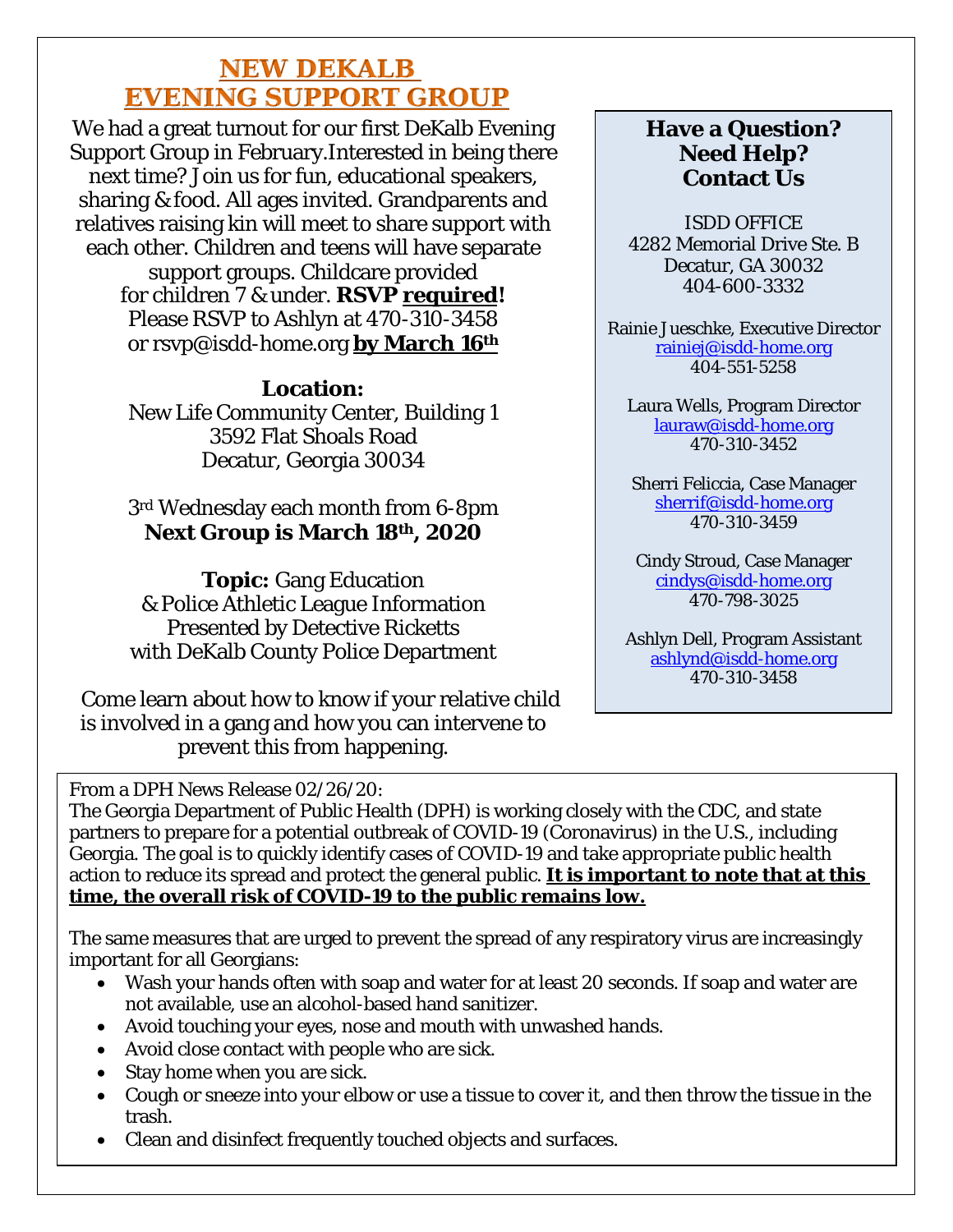# HEALTH CORNER

### **Talking With Youth About Tough Topics** from [https://raisingchildren.net.au](https://raisingchildren.net.au/)

It's normal to feel uncomfortable talking to your teenage child about topics like sex or drugs. But difficult conversations can give you the chance to guide your child towards sensible and responsible decisions and to talk about your family values. Difficult conversations cover any topic that might be embarrassing, upsetting or controversial for either you or your child. It could also be something that might cause an argument or a conflict between the two of you. Sex, sexual orientation, masturbation, alcohol or other drugs, academic difficulties, self-harm, secrets, work and money are all topics that families can find difficult to talk about.

Here are some tips to help you manage difficult conversations.

#### **First reactions**

- **Try to stay calm.** Be honest if you are shocked by the topic, but reassure your child that you do want to discuss the issue. This can help your child feel he can talk to you about anything.
- Make sure the first thing you say to your child is something that lets her know you're happy that she wants to talk to you. For example, 'I'm so happy that you trust me to help you with this'.
- [Listen to your child.](https://raisingchildren.net.au/pre-teens/communicating-relationships/communicating/active-listening) This means giving your child a chance to talk through what's going on, without you trying to fix the situation. Often, teenagers aren't expecting you to fix things – they just want you to listen.
- Avoid being critical or judgmental, or getting emotional. If you need to let off steam, choose another adult to talk to when your child isn't around.
- Thank your child for coming to you.

#### **Next steps**

- If you need a bit of time to calm down or gather your thoughts before you talk, set a time to talk later. Make sure it's soon – don't wait until the next day. The longer you wait, the harder it will be. Your child might go ahead without your input in the meantime.
- If your child has some specific issues he wants your help with and you're not sure how to advise him, say so. Offer to work with your child to find out what he needs to know – for example, about contraception, sexuality, alcohol and so on.
- If your child wants your opinion, let your child know how you see the situation rather than telling her what to do. For example, 'I would prefer it if you don't have sex until you're older. But if you're going to, let's talk about making sure it's safe'.

#### **Benefits of difficult conversations**

Tackling difficult conversations together with your child is a sign that you have a healthy relationship.

It helps to keep your relationship with your child close and trusting. If you're **warm, accepting, nonjudgmental and uncritical**, and also open to negotiating and setting limits, your child is likely to feel more connected to you. Your child is also more likely to discuss issues with you in the future.

**Try not to avoid difficult conversations with your child.** If you do, your child might end up making choices that have negative consequences. For example, a sexually active teenager who doesn't ask for advice about contraception might end up with an unwanted pregnancy or a sexually transmitted infection.